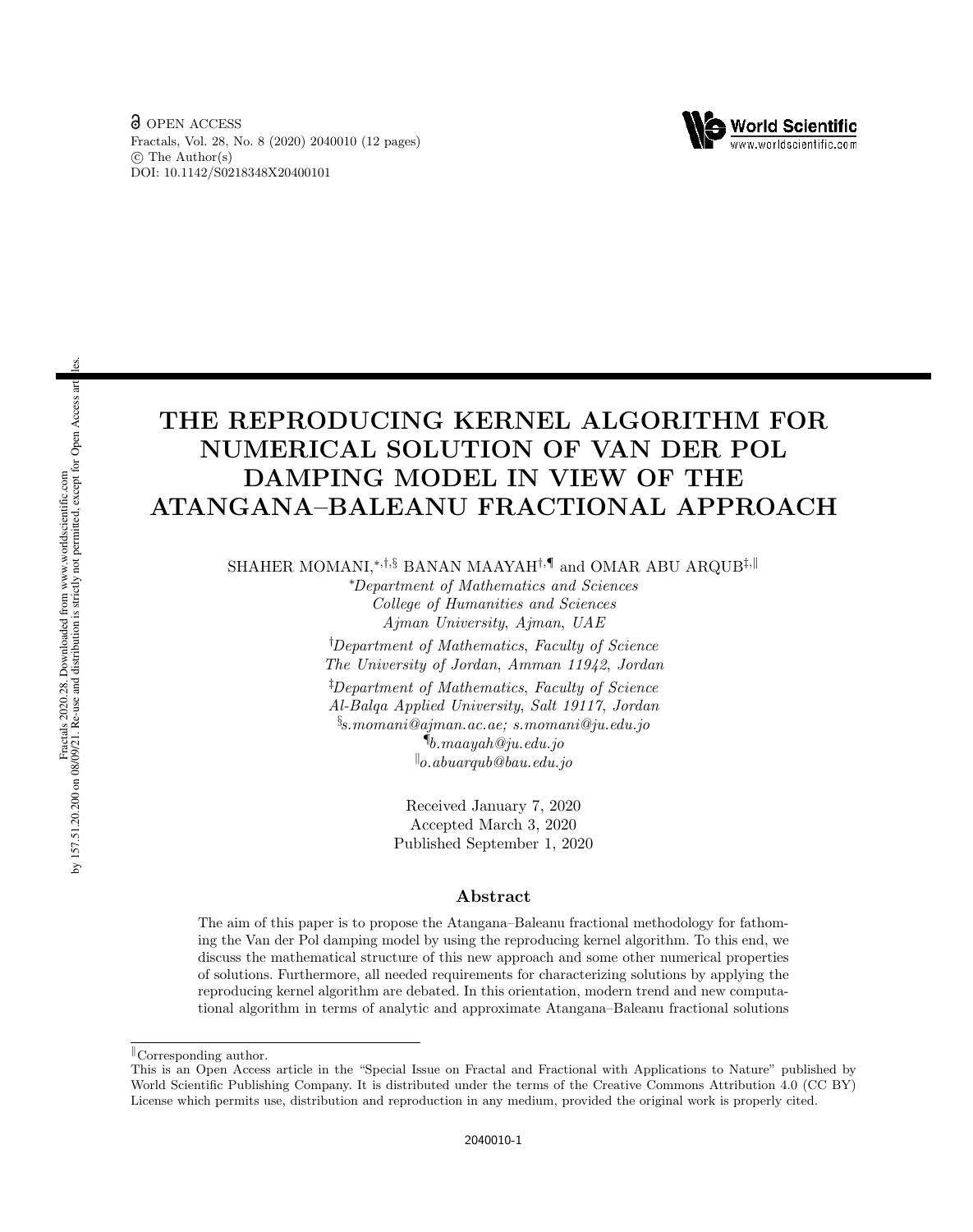are proposed. Finally, numerical simulations in fractional emotion is constructed one next to the other with tabulated data and graphical portrayals.

Keywords: Atangana–Baleanu Fractional Derivative; Van der Pol Damping Model; Reproducing Kernel Algorithm.

### 1. INTRODUCTION

Fractional calculus theory is a part of mathematical analysis, widely explored in the ongoing years, has risen as a viable and amazing asset for the scientific demonstrating of engineering and scientific phenomena.<sup>1–5</sup> In realm of derivatives; the analytics approaches of fractional calculus theory are significantly based on Riemann–Liuoville or Caputo–Liuoville versions, these versions are mostly addressed in scientific researches in the last few years.<sup>6–13</sup> The most common likeness among these two versions are abstracted in singularity and nonlocal kernel functions manifest in the integral operators.<sup>1–13</sup> But no one denies that, the most natural and fruitful definition should be come from the real-world marvels that modeled from fractional dynamic issues. To deal with these reversals, a new construction for fractional derivative, so called, Atangana–Baleanu–Caputo (ABC) is presented hither.<sup>14</sup> This fractional ABC derivative seems to be liberate of singularity with local kernel function, because the kernel depends on the exponential function. Aught, this definition is elaborated upon with its special properties strongly and heavily in the recent times as utilized in Refs. 15–26.

To customize more, beneath of the ABC differentiability agency, we will discuss the ABC fractional Van der Pol (VDP) damping model. Meanwhile, reproducing kernel algorithm (RKA) of Hilbert space within some characterization theorems are also utilized. To select more, those analyses employed the discussions about the VDP model of the accompanying form:

$$
\begin{cases}\n\frac{ABC \, d^{\beta} u(t)}{dt^{\beta}} + \mu(u^{2}(t) - 1) \frac{du(t)}{dt} + u(t) = h(t), \\
u(t_{0}) = \mathcal{P}, \\
\frac{du(t_{0})}{dt} = \mathcal{P}'.\n\end{cases}
$$
\n(1)

Extremely, we will symbolize the following:  $t_0 \in$  $[t_0, T]; \ \beta \in (1, 2]; \ \mu > 0; \ T, \mathcal{P}, \mathcal{P}' \in \mathbb{R}; \ \mathbb{A} := [t_0, T];$  and  $u, h \in C(\mathbb{A}, \mathbb{R})$ . Hither,  $\frac{ABC_d\beta u(t)}{dt^{\beta}}$  denotes to ABC fractional derivative of u in  $\tilde{t}$  over A of order  $\beta$  and is given as

$$
\frac{^{ABC}_{t_0}d^{\beta}u(t)}{dt^{\beta}} = \frac{1 - \beta + \beta \Gamma^{-1}(\beta)}{1 - \beta} \int_{t_0}^{t} \frac{d^2u(\tau)}{dt^2} \times L_{\beta} \left(-\frac{\beta}{1 - \beta}(t - \tau)^{\beta}\right) d\tau, \tag{2}
$$

in which  $t_0$  is a base point acquaint at  $t \in \mathbb{A}$  –  $\{t_0, T\}$  and  $u \in \mathbb{Z}^2$  $\sum$  $(L, T)$  and  $u \in \mathbb{Z}^2(\mathbb{A} - \{t_0, T\})$ . Whereas,  $L_\beta(t) =$ <br>  $\infty$  and  $t \in \mathbb{R}$  is the Mittag  $\sum_{n=0}^{\infty} \frac{1}{\Gamma(n\beta+1)} t^n$  with  $\beta > 0$  and  $t \in \mathbb{R}$  is the Mittag-Leffler function and  $\mathbb{Z}^2 (\mathbb{A} - \{t_0, T\})$  is the Sobolev space of order 2 on the domain  $A - \{t_0, T\}$  and is defined as

$$
Z^{2}(\mathbb{A} - \{t_{0}, T\})
$$
  
=  $\left\{ z \in L^{2}(\mathbb{A} - \{t_{0}, T\}) : \frac{dz(t)}{dt}, \frac{d^{2}z(t)}{dt^{2}} \in L^{2}(\mathbb{A} - \{t_{0}, T\}) \right\}.$  (3)

The VDP evolution model in Eq. (1) with time  $t \in A$  is a fractional second-order nonlinear damping equation which introduced in Ref. 27 and elaborated upon with its special properties in Refs. 28– 33 to describe the oscillation of triode in the electrical circuit. Here,  $u(t)$  is the position coordinate elucidated as function of time and  $\mu$  is the control parameter which indicates the nonlinearity and the strength of the damping. Note that, when  $\mu = 0$ , then there is no damipng force and the VDP model conserves energy. When  $0 < \mu < 1$ , then the auto oscillations of the VDP oscillator are close to simple harmonic oscillations. Whilst , with increasing  $\mu$ ; the auto oscillations deviate more and more from harmonic oscillations and the VDP model will enter a limit cycle.

This analysis is stamped by expanding the RKA implementation areas as a novel numerical solver for the VDP damipng model. The RKA main area topic is in mathematical modeling and numerical simulation of multidimensional issues arising in engineering and physical sciences.34–36 As a rule, such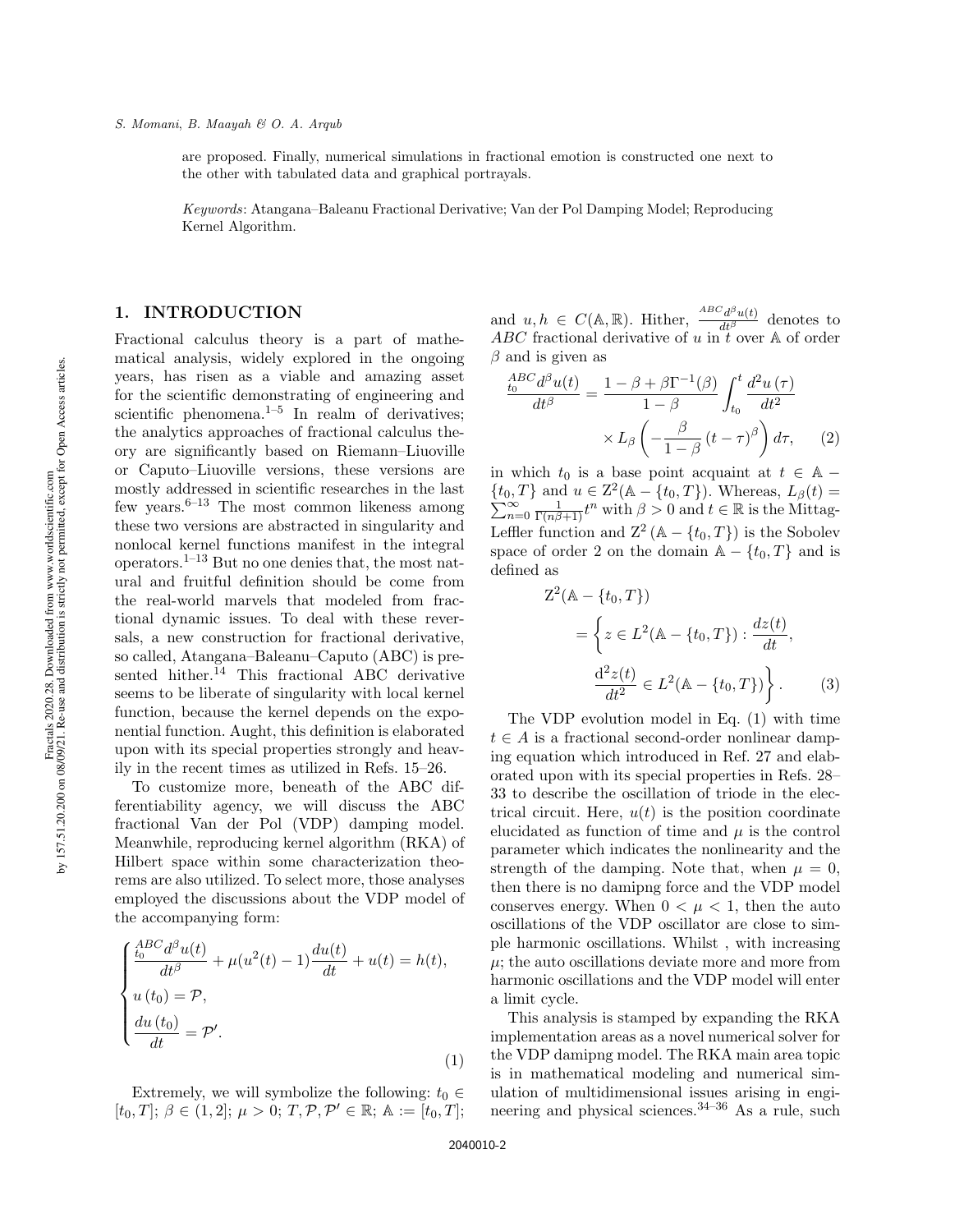issues are governed by linear and nonlinear integral-differential operators that requires novel mathematical analysis together with numerical algorithms. The RKA particular interest is in the design of new mathematical analysis and numerical algorithm for solving such operator equations involving strong nonlinearity and discontinuity shapes.37–42

In addition to the introduction, the residual synopsis of the paper is structured in the following subsidiary sections, simultaneously. The mathematical structures of RKA: requirements use, principles, and tools. Exemplification of the VDP Solution: formulation and algorithm. Convergence and Error Structures: solution behavior and characterization theorems. Numerical applications and computational results: RKA steps, test applications, and extensive discussions. Finally, succinct highlight and conclusion are given on record.

# 2. MATHEMATICAL STRUCTURES OF THE RKA

The hypothesis of reproducing kernel has been considered and exhibited broadly; despite the fact that the RKA instruments have for some time been known and applied in different utilizations of engineering and science.34–58 At all events the RKA is an effective approach for solving wide class of differential-integral operator equations in the fractional emotion and provided a general numeric scheme to handle the solution behaviors. Extremely, we will symbolize  $|C|(\mathbb{A})$  to denote the set of absolutely continuous functions on A.

Let  $H$  be a Hilbert space of functions defined on A. A function  $\Psi \in C(\mathbb{A} \times \mathbb{A}, \mathbb{R})$  is a reproducing kernel of  $K$  if it fulfills the subsequent requirments:

- $\bullet \ \forall t \in \Lambda : \Psi(\bullet, t) \in \mathcal{H};$
- $\forall \psi \in \mathcal{H}$  and  $\forall t \in \mathbb{A}: \langle \psi(\cdot), \Psi(\cdot, t) \rangle_{\mathcal{H}} = \psi(t).$

Definition 1 (see Ref. 18). The Hilbert space  $W(A)$  is arranged as

$$
\mathcal{W}(\mathbb{A}) = \left\{ u(t) : u(t), \frac{du(t)}{dt}, \frac{d^2u(t)}{dt^2} \in |C|(\mathbb{A}); \frac{d^3u(t)}{dt^3} \in L^2(\mathbb{A}); u(t_0) = \frac{du(t_0)}{dt} = 0 \right\}
$$
(4)

against the additional functional structure

$$
\langle u(t), v(t) \rangle_W = \sum_{i=0}^2 \frac{d^i u(t_0)}{dt^i} \frac{d^i v(t_0)}{dt^i}
$$

$$
+ \int_{\mathbb{A}} \frac{d^3 u(t)}{dt^3} \frac{d^3 v(t)}{dt^3} dt,
$$
(5)
$$
||u(t)||_{\mathcal{W}} = \sqrt{\langle u(t), u(t) \rangle_W}.
$$

Definition 2 (see Ref. 18). The Hilbert space  $\mathcal{V}(\mathbb{A})$  is arranged as

$$
\mathcal{V}(\mathbb{A}) = \left\{ u(t) : u(t) \in |C|(\mathbb{A}); \frac{du(t)}{dt} \in L^2(\mathbb{A}) \right\},\tag{7}
$$

against the additional functional structure

$$
\langle u(t), v(t) \rangle_{\mathcal{V}} = \int_{\mathbb{A}} \left( u(t)v(t) + \frac{du(t)}{dt} \frac{dv(t)}{dt} \right) dt, \quad (8)
$$

$$
||u(t)||_{\mathcal{V}} = \sqrt{\langle u(t), u(t) \rangle_{\mathcal{V}}}.
$$
 (9)

Theorem 1 (see Ref. 18). The Hilbert space  $W(A)$  is a complete reproducing kernel with kernel function  $\mathcal{G}_t(s)$ , where

$$
\mathcal{G}_t(s) = \begin{cases} \mathcal{G}(t,s), & s \le t, \\ \mathcal{G}(s,t), & s > t, \end{cases}
$$
 (10)

so that  $\mathcal{G}(t,s) = \frac{1}{120}(t_0-s)^2(-6t_0^3-5s^2t+s^3+$  $10t^2(3+s) + 3t_0^2(10+s+5t) - 2t_0(5t^2 - s^2 + 5t(6+s))$  $s))$ ).

Theorem 2 (see Ref. 18). The Hilbert space  $V(A)$  is a complete reproducing kernel with kernel function  $\mathcal{H}_t(s)$ , where

$$
\mathcal{H}_t(s) = \begin{cases} \mathcal{H}(t,s), & s \le t, \\ \mathcal{H}(s,t), & s > t, \end{cases}
$$
 (11)

so that  $\mathcal{H}(t, s) = \frac{1}{2} \text{csch}(T - t_0) (\cosh(t + s - T - t_0) +$  $\cosh(t - s - T + t_0)).$ 

In applicability of the RKA, we divide the compact set  $A$  into uniform splits encoded by  $t_i$ . This assumed that the gained set  $\{t_i\}_{i=1}^{\infty}$  will be dense in A; this is due to the compactness is next best thing to being finite. Also, it remarks that compactness somehow point out that the sets are somehow not big. Anyhow, we attempt to cover the set as well as the numerical process should end up in finite phases.

**Theorem 3.** The system  $\{\mathcal{G}_{t_i}(s)\}_{i=1}^{\infty}$  is linearly independent in  $W(A)$ .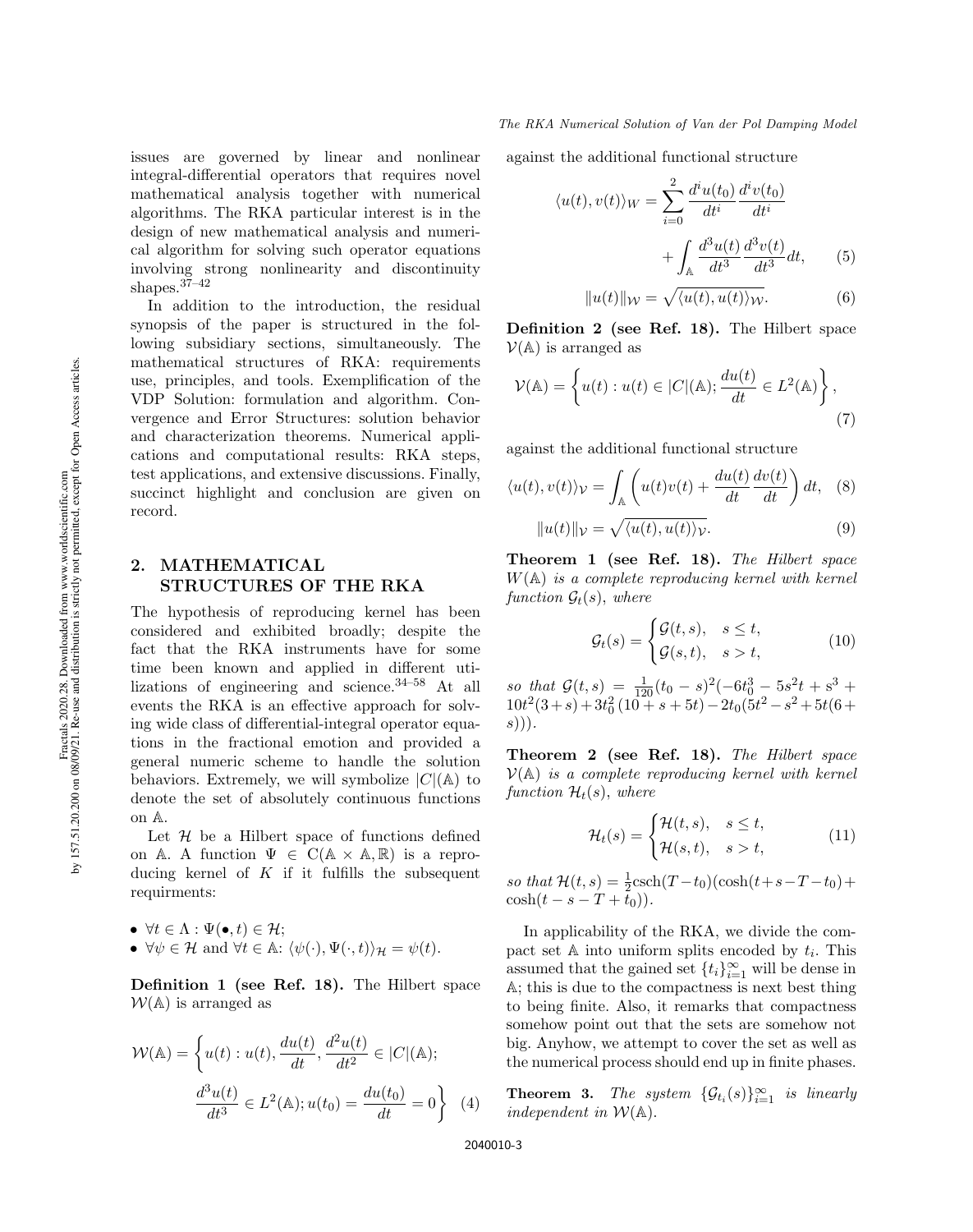**Proof.** The validation is achieved by showing  $\{\mathcal{G}_{t_i}(s)\}_{i=1}^m$  is linearly independent  $\forall m \geq 1$ . If  ${\{\sigma_i\}}_{i=1}^m$  is picked so that  $\sum_{i=1}^m \sigma_i \mathcal{G}_{t_i}(s) = 0$ , taking  $h_k(s) \in \mathcal{W}(\mathbb{A})$  such that  $h_k(s_l) = \delta_{l,k}$  for each  $l = 1, 2, ..., m$ , then for each  $k = 1, 2, ..., m$ 

$$
0 = \left\langle h_k(s), \sum_{i=1}^m \sigma_i \mathcal{G}_{t_i}(s) \right\rangle_W
$$
  
= 
$$
\sum_{i=1}^m \sigma_i \langle h_k(s), \mathcal{G}_{t_i}(s) \rangle_W
$$
  
= 
$$
\sum_{i=1}^m \sigma_i h_k(s_i) = \sigma_i.
$$
 (12)

The main tools in the RKA are the subsequent requirements: building appropriate Hilbert spaces, generating corresponding kernel functions, defining appropriate differential linear operator, fitting orthonormal function systems, collecting symbolic computations and datasets, and software mathematical package solver. In the next subsection, the RKA is developing to construct highly efficient numerical solutions for the VDP damping model that arise in the engineering and physical sciences and combine the implementations in a user-friendly framework.

# 3. EXEMPLIFICATION OF THE VDP MODEL SOLUTION

In this cutter, we derive the robust formulation of the problem with a view to solve it using the RKA. Some demanded theoretical results regarding the orthogonal function system, completeness, and exemplification of the ABC analytic and approximate solutions are supplied in  $W(A)$  and  $V(A)$ .

Hither in our formalism, we will consider the VDP damping model exclusively. Be that as it may, before continuing further, we need the accompanying transformation so as to fix the necessary solutions in the domain space  $W(A)$ . For the clarity, it is convenient to apply the replacement  $u(t)$ : $\rightarrow$  $u(t) - (\mathcal{P}'t + \mathcal{P})$  on Eq. (1). At last, we still signify the conversion solution by  $u(t)$  as

$$
\begin{cases}\n\frac{ABC d^{\beta}u(t)}{dt^{\beta}} - \mu \frac{du(t)}{dt} + u(t) + \mu u^{2}(t) \frac{du(t)}{dt} \\
= \bar{h}(t), \\
u(t_{0}) = 0, \\
\frac{du(t_{0})}{dt} = 0.\n\end{cases}
$$
\n(13)

Essentially, define the linear operator  $\mathbb O$  and its map  $\mathbb{O}[u](t)$  as

$$
\begin{cases} \mathbb{O}: \mathcal{W}(\mathbb{A}) \to \mathcal{V}(\mathbb{A}), \\ \mathbb{O}[u](t) = \frac{\frac{ABC}{t_0}d^{\beta}u(t)}{dt^{\beta}} - \mu \frac{du(t)}{dt} + u(t). \end{cases}
$$
(14)

Based on this, if  $\overline{h}(t, u(t), \frac{du(t)}{dt}) := \overline{h}(t)$  –  $\mu u^2(t) \frac{du(t)}{dt}$ , then Eq. (13) can be converted into the equivalent form as

$$
\begin{cases}\n\mathbb{O}[u](t) = \overline{\overline{h}}\left(t, u(t), \frac{du(t)}{dt}\right), \\
u(t_0) = 0, \\
\frac{du(t_0)}{dt} = 0.\n\end{cases}
$$
\n(17)

Following, we will organize and construct system of orthogonal functions using the subsequent steps: put  $\mathfrak{S}_i(t) = \mathcal{H}_{t_i}(t)$  and  $\mathcal{U}_i(t) = \mathbb{O}^*[\mathfrak{S}_i](t)$ ,  $i = 1, 2, 3, \ldots$ , where  $\overline{\mathbb{O}^*}$  is the adjoint operator of  $\mathbb{O}$ , and  $\{t_i\}_{i=1}^{\infty}$  is dense on A.

In Algorithm 1, the subsequent inputs are needed so as to deduce the system of orthonormal functions

Algorithm 1. To apply the Gram–Schmidt process the subsequent steps should be talking into account:

**Step 1:** For  $i = 2, 3, ...,$  and  $k = 1, 2, ...$   $i - 1$ ,

do the following:

$$
\omega_{ik} = \begin{cases}\n\frac{1}{\|\mathcal{U}_1\|_{\mathcal{W}}}, & i = k = 1, \\
\frac{1}{\sqrt{\|\mathcal{U}_i\|_{\mathcal{W}}^2 - \sum_{p=1}^{i-1} \langle \mathcal{U}_i(t) \overline{\mathcal{U}}_p(t) \rangle_{\mathcal{W}}^2}}, \\
\frac{1}{i = k \neq 1}, \\
-\frac{1}{\sqrt{\|\mathcal{U}_i\|_{\mathcal{W}}^2 - \sum_{p=1}^{i-1} \langle \mathcal{U}_i(t), \overline{\mathcal{U}}_p(t) \rangle_{\mathcal{W}}^2}}, \\
\frac{1}{\sum_{p=k}^{i-1} \langle \mathcal{U}_i(t), \overline{\mathcal{U}}_p(t) \rangle_{\mathcal{W}} \omega_{pk}}, & i > k.\n\end{cases} (15)
$$

**Output:** The orthogonalization coefficients  $\omega_{ik}$ . **Step 2:** For  $i = 1, 2, 3, ...$  set

$$
\bar{\mathcal{U}}_i(t) = \sum_{k=1}^i \omega_{ik} \mathcal{U}_k(t). \tag{16}
$$

Output: systems of orthonormal functions

$$
\{\bar{\mathcal{U}}_i(t)\}_{i=1}^\infty.
$$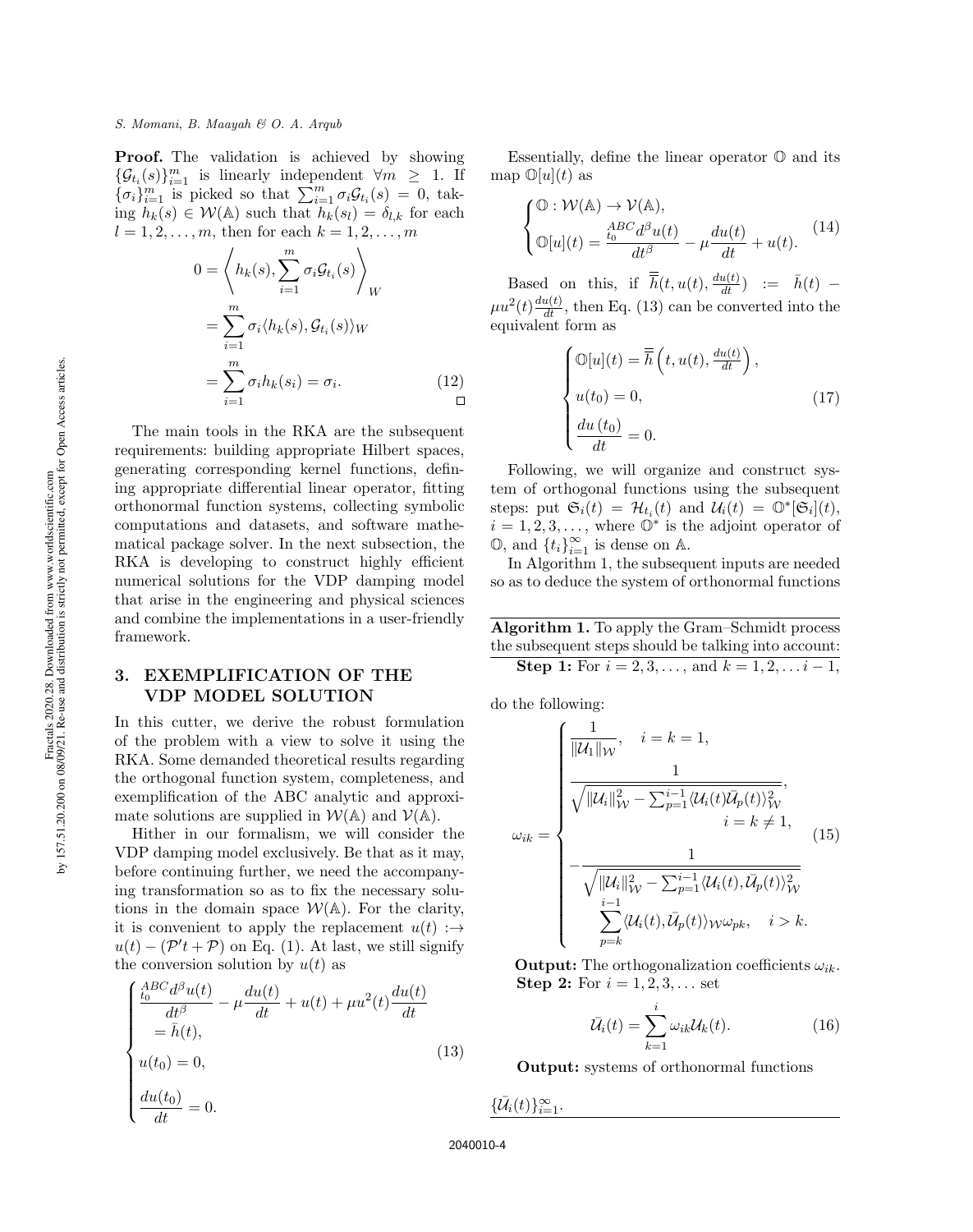${\{\bar{\mathcal{U}}_i(t)\}_{i=1}^\infty}$ : the space  $\mathcal{W}(\mathbb{A})$ ; the counter indexes of k and i; and the form of  $\mathcal{U}_i(t)$  and  $\overline{\mathcal{U}}_i(t)$ .

**Theorem 4.** The system  $\{\mathcal{U}_i(t)\}_{i=1}^{\infty}$  is complete and  $\mathcal{U}_i(t) = \mathbb{O}_s[\mathcal{G}_t](s)|_{s=t_i}$ .

**Proof.** Still, if  $\langle u(t), \mathcal{U}_{ij}(t) \rangle_W = 0, i = 1, 2, \ldots, j =$ 1, 2, then

$$
\langle u(t), \mathcal{U}_i(t) \rangle_W = \langle u(t), \mathbb{O}^*[\mathfrak{S}_i](t) \rangle_W
$$
  

$$
= \langle \mathbb{O}[u](t), \mathfrak{S}_i(t) \rangle_V
$$
  

$$
= \mathbb{O}[u](t_i)
$$
  

$$
= 0. \qquad (18)
$$

Hither,  $u(t) = \langle u(\cdot), \mathcal{G}_t(\cdot)\rangle_W$ . Hence,  $\mathbb{O}[u](t) =$  $\langle \mathbb{O}[u](t), \mathfrak{S}_i(t) \rangle_W = 0.$  By the density of  $\{t_i\}_{i=1}^\infty$  on A, we have got  $\mathbb{O}[u](t) = 0$ . During the existence of  $\mathbb{O}^{-1}$ , yields that  $u(t) = 0$ . Subsequently,  $\{U_i(t)\}_{i=1}^{\infty}$ is a complete on  $W(\mathbb{A})$ . In the second part, visibly,

$$
U_i(t) = \mathbb{O}^* [\mathfrak{S}_i](t)
$$
  
=  $\langle \mathbb{O}^* [\mathfrak{S}_i](s), \mathcal{G}_t(s) \rangle_W$   
=  $\langle \mathfrak{S}_i(s), O_s[\mathcal{G}_t](s) \rangle_H = \mathbb{O}_s[\mathcal{G}_t](s)|_{s=t_i}$ . (19)

Calling up that  $\overline{\overline{h}}\left(t, u(t), \frac{du(t)}{dt}\right) := \overline{h}(t) -$ 

 $\mu u^2(t) \frac{du(t)}{dt}$  and we will employ this in the subsequent analysis.

**Theorem 5.** Assume  $\omega_{ik}$  are orthogonalization coefficients for the systems of orthonormal functions  $\{\bar{U}_i(t)\}_{i=1}^{\infty}$ . Then whenever  $n \to \infty$  the analytic solution of Eq. (17) fulfill well

ila in di

$$
u(t) = \sum_{i=1}^{\infty} \sum_{k=1}^{i} \omega_{ik} \overline{\overline{h}} \left( t_k, u(t_k), \frac{du(t_k)}{dt} \right) \overline{U}_i(t). \tag{20}
$$

**Proof.** Because  $\langle u(t), \mathfrak{S}_i(t) \rangle_W = u(t_i)$  and  $\sum_{i=1}^{\infty} \langle u(t), \bar{U}_i(t) \rangle_{\underline{W}} \bar{U}_i(t)$  is the Fourier series amplification around  $\{\bar{U}_i(t)\}_{i=1}^{\infty}$ . Then it is convergent in the emotion of  $\|\cdot\|_W$ . From here,

$$
u(t) = \sum_{i=1}^{\infty} \langle u(t), \bar{U}_i(t) \rangle_W \bar{U}_i(t)
$$
  
\n
$$
= \sum_{i=1}^{\infty} \langle u(t), \sum_{k=1}^i \omega_{ik} U_k(t) \rangle_W \bar{U}_i(t)
$$
  
\n
$$
= \sum_{i=1}^{\infty} \sum_{k=1}^i \omega_{ik} \langle u(t), \mathbb{O}^* [\mathfrak{S}_k] (t) \rangle_W \bar{U}_i(t)
$$
  
\n
$$
= \sum_{i=1}^{\infty} \sum_{k=1}^i \omega_{ik} \langle \mathbb{O}[u](t), \mathfrak{S}_k(t) \rangle_H \bar{U}_i(t)
$$

$$
= \sum_{i=1}^{\infty} \sum_{k=1}^{i} \omega_{ik} \left\langle \overline{\overline{h}}\left(t, u(t), \frac{du(t)}{dt}\right), \mathfrak{S}_k(t) \right\rangle_H
$$
  
 
$$
\times \overline{U}_i(t)
$$
  

$$
= \sum_{i=1}^{\infty} \sum_{k=1}^{i} \omega_{ik} \overline{\overline{h}}\left(t_k, u(t_k), \frac{du(t_k)}{dt}\right) \overline{U}_i(t).
$$
 (21)

Thus,  $u(t)$  in Eq. (20) is the analytic solution of Eq. (17).  $\Box$ 

For numerical computations, we truncated the series in Eq.  $(20)$  and creating the *n*-term numerical solution of  $u(t)$  using

$$
u^{n}(t) = \sum_{i=1}^{n} \sum_{k=1}^{i} \omega_{ik} \overline{\overline{h}}\left(t_{k}, u(t_{k}), \frac{du(t_{k})}{dt}\right) \overline{U}_{i}(t).
$$
\n(22)

The complete algorithm of finding the solution of the VDP damping model using the RKA will be given later in details in Algorithm 2 of Sec. 5.

### 4. CONVERGENCE AND ERROR STRUCTURES

To encompass the conduct of the numerical solutions; convergence analysyis and error conduct in the RKA are drawn. Hither,  $||u^{n-1}||_W$  is bounded whenever  $n \to \infty$  and  $\{t_i\}_{i=1}^{\infty}$  is dense on A. In the ensuing picked up results, we expected that the solution of Eq. (17) satisfies the compatibility conditions which are existence, uniqueness, and adequate differentiability in the Hilbert space  $W(\mathbb{A})$ . Extremely, we will symbolize  $|\mathbb{A}| = T - t_0$  to denote the length of A by ususl metric function.

**Lemma 1.** Whenever  $u \in W(\mathbb{A})$ , thereafter  $|u(t)| \leq (1 + A + \frac{1}{2}A^2 + A^{\frac{5}{2}})||u||_W,$   $|\frac{du(t)}{dt}| \leq (1 +$  $\mathbb{A} + \mathbb{A}^{\frac{3}{2}}\Vert u \Vert_W$ , and  $\frac{d^2u(t)}{dt^2} \Vert \leq (1 + \mathbb{A}^{\frac{1}{2}})\Vert u \Vert_W$ .

**Proof.** Hither in our proof, we will consider  $|u(t)|$ exclusively (likewise proof can be applied for  $\left|\frac{du(t)}{dt}\right|$ and  $\frac{d^2u(t)}{dt^2}$ . Perception that  $\frac{d^2u(t)}{dt^2} - \frac{d^2u(t_0)}{dt^2} =$  $\int_{t_0}^t$  $\frac{d^3u(p)}{dp^3}dp$ . If this is integrated from  $t_0$  to  $t$ , the result is  $\frac{du(t)}{dt}$  itself as

$$
\frac{du(t)}{dt} - \frac{du(t_0)}{dt} - \frac{d^2u(t_0)}{dt^2}(t - t_0) \n= \int_{t_0}^t \left( \int_{t_0}^u \frac{d^3u(p)}{dp^3} dp \right) du.
$$
\n(23)

2040010-5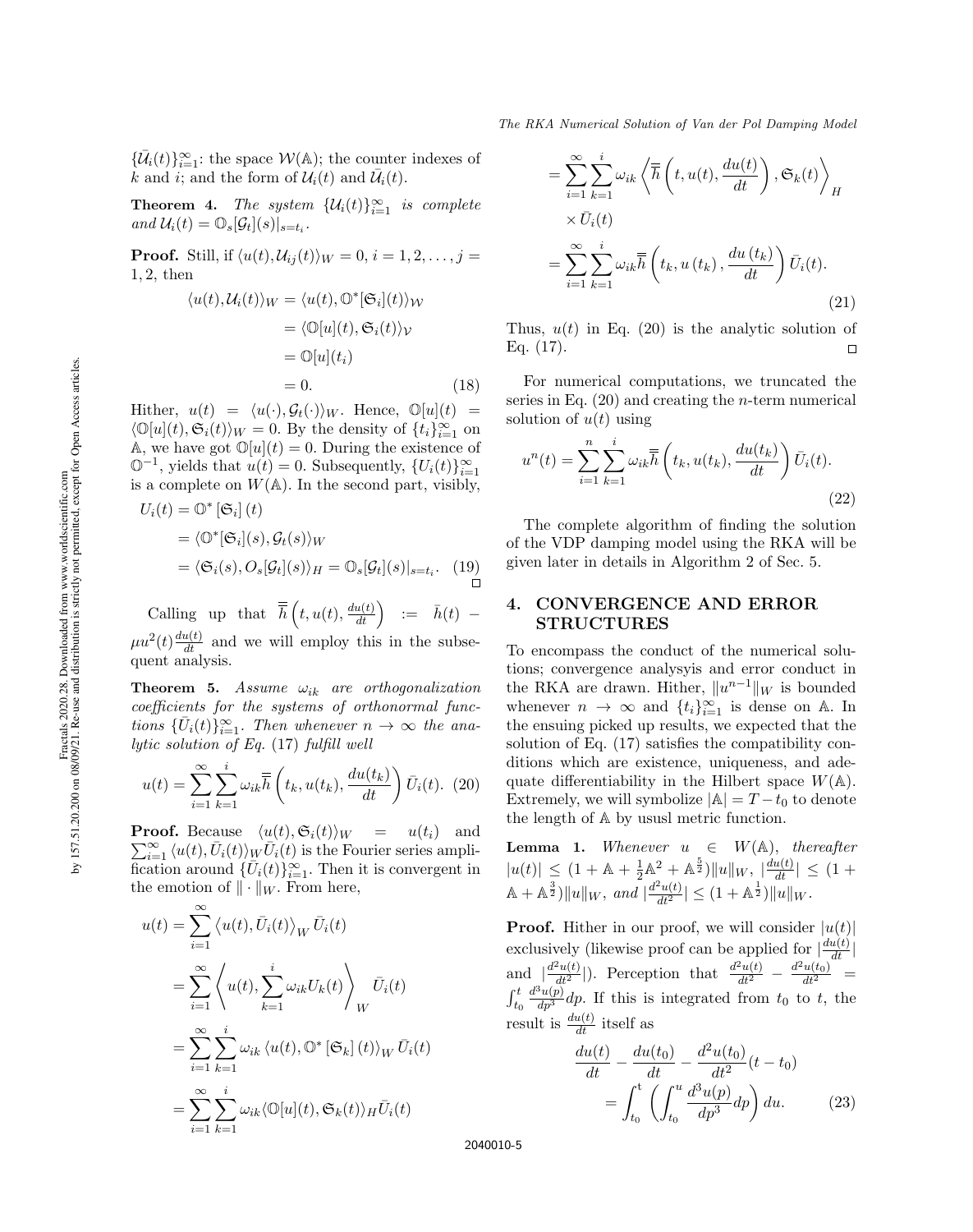#### S. Momani, B. Maayah & O. A. Arqub

Integrate again from  $t_0$  to t, yield that

$$
u(t) - u(t_0) - \frac{du(t_0)}{dt}(t - t_0) - \frac{1}{2} \frac{d^2 u(t_0)}{dt^2}(t - t_0)^2
$$

$$
= \int_{t_0}^t \left( \int_{t_0}^v \left( \int_{t_0}^u \frac{d^3 u(p)}{dp^3} dp \right) du \right) dv. \tag{24}
$$

So, by taking the ususl metric functions length yield that

$$
|u(t)| \le |u(t_0)| + \left| \frac{du(t_0)}{dt} \right| |t - t_0| + \frac{1}{2} \left| \frac{d^2 u(t_0)}{dt^2} \right|
$$
  
 
$$
\times |t - t_0|^2 + (T - t_0)^2 \int_{\mathbb{A}} \left| \frac{d^3 u(p)}{dp^3} \right| dp.
$$
 (25)

After rearranging the mathematical formulation, one find

$$
|u(t)| \le |u(t_0)| + \left| \frac{du(t_0)}{dt} \right| |\mathbb{A}| + \frac{1}{2} \left| \frac{d^2 u(t_0)}{dt^2} \right| |\mathbb{A}|^2 + |\mathbb{A}|^2 \int_{\mathbb{A}} \left| \frac{d^3 u(p)}{dp^3} \right| dp. \tag{26}
$$

By using the Holder's inequality and Eq. (5), we can note the following:

$$
\left| \frac{d^k u(t_0)}{dp^k} \right|_{k=0,1,2}
$$
\n
$$
\leq \left( (u(t_0))^2 + \left( \frac{du(t_0)}{dt} \right)^2 + \left( \frac{d^2 u(t_0)}{dt^2} \right)^2 + \int_{\mathbb{A}} \left( \frac{d^3 u(t)}{dt^3} \right)^2 dt \right)^{\frac{1}{2}}
$$
\n
$$
= ||u||_W, \tag{27}
$$

$$
\int_{\mathbb{A}} \left| \frac{d^3 u(p)}{dp^3} \right| dp
$$
\n
$$
\leq \left( \int_{\mathbb{A}} \left( \frac{d^3 u(p)}{dp^3} \right)^2 dp \int_{\mathbb{A}} (1)^2 dp \right)^{\frac{1}{2}}
$$
\n
$$
\leq (T - t_0)^{\frac{1}{2}} \left( (u(t_0))^2 + \left( \frac{du(t_0)}{dt} \right)^2 \right)
$$
\n
$$
+ \left( \frac{d^2 u(t_0)}{dt^2} \right)^2 + \int_{\mathbb{A}} \left( \frac{d^3 u(t)}{dt^3} \right)^2 dt \right)^{\frac{1}{2}}
$$
\n
$$
= |\mathbb{A}|^{\frac{1}{2}} ||u||_{W}.
$$
\n(28)

 $\frac{1}{2} |A|^2 + |A|^{\frac{5}{2}} \Big) ||u||_W$ . The Thus,  $|u(t)| \leq (1 + |A| + \frac{1}{2})$ remaining parts are obvious.  $\Box$ 

Theorem 6. Let  $\overline{\overline{h}}\left(t,u(t),\frac{du(t)}{dt}\right)$   $\in$   $C(\mathbb{A}\times\mathbb{R}\times\mathbb{B})$  $\mathbb{R}, \mathbb{R}$ ). If  $||u^{n-1} - u||_W \rightarrow 0, t_n \rightarrow s$  whenever  $n \to \infty$ , then as

$$
\overline{\overline{h}}\left(t, u^{n-1}(t_n), \frac{du^{n-1}(t_n)}{dt}\right)
$$
\n
$$
\xrightarrow{n \to \infty} \overline{\overline{h}}\left(t, u^{n-1}(s), \frac{du^{n-1}(s)}{dt}\right).
$$
 (29)

**Proof.** Firstly, we will prove that  $u^{n-1}(t_n) \to u(s)$ . Since, we can note that

$$
\begin{split}\n\left| \frac{d^k u^{n-1} (t_n)}{dt^k} - \frac{d^k u(s)}{dt^k} \right|_{k=0,1} \\
&= \left| \frac{d^k u^{n-1} (t_n)}{dt^k} - \frac{d^k u^{n-1} (s)}{dt^k} \right| \\
&+ \frac{d^k u^{n-1} (s)}{dt^k} - \frac{d^k u(s)}{dt^k} \right| \\
&\le \left| \frac{d^k u^{n-1} (t_n)}{dt^k} - \frac{d^k u^{n-1} (s)}{dt^k} \right| \\
&+ \left| \frac{d^k u^{n-1} (s)}{dt^k} - \frac{d^k u(s)}{dt^k} \right| \\
&\le \left| \frac{d^{k+1} u^{n-1} (\xi)}{dt^{k+1}} \right| |t_n - s| \\
&+ \left| \frac{d^k u^{n-1} (s)}{dt^k} - \frac{d^k u(s)}{dt^k} \right| \\
&\le \left( 1 + \mathbb{A} + \frac{1}{2} \mathbb{A}^2 + \mathbb{A}^{\frac{5}{2}} \right) ||u^{n-1} - u||_W \\
&+ \mathbb{O}(\mathbb{A}) ||u^{n-1}||_W |t_n - s|,\n\end{split} \tag{30}
$$

where  $\xi$  in between  $(\min\{t_n, s\}, \max\{t_n, s\})$  and  $\mathbb{O}(\mathbb{A}) = \{ \begin{matrix} 1 + \mathbb{A} + \mathbb{A}^{\frac{3}{2}}, k = 0, \\ 1 + \mathbb{A}^{\frac{1}{2}}, k = 1 \end{matrix} \}$  $1 + \mathbb{A} + \mathbb{A}^2, k = 0$ , It pursue that  $|u^{n-1}(t_n) -$ <br> $1 + \mathbb{A}^2, k = 1$ .  $u(s) \rightarrow 0$  whenever  $n \rightarrow \infty$ . By means of  $\overline{\overline{h}}(t, u(t), \frac{du(t)}{dt}) \in C(\mathbb{A} \times \mathbb{R} \times \mathbb{R}, \mathbb{R})$  it implies the demanded.

Next, we will symbolize  $\mathbb{B}_i = \sum_{k=1}^i \omega_{ik} \times$  $\overline{\overline{h}}(t_k, u(t_k), \frac{du(t_k)}{dt})$ . In fact, this allows one to put  $u^n(t)$  as

$$
u^n(t) = \sum_{i=1}^n \mathbb{B}_i \bar{U}_{ij}(t). \tag{31}
$$

**Theorem 7.** In the iterative formula of Eq.  $(31)$ , one has  $u^n(t) \to u(t)$  whenever  $n \to \infty$ .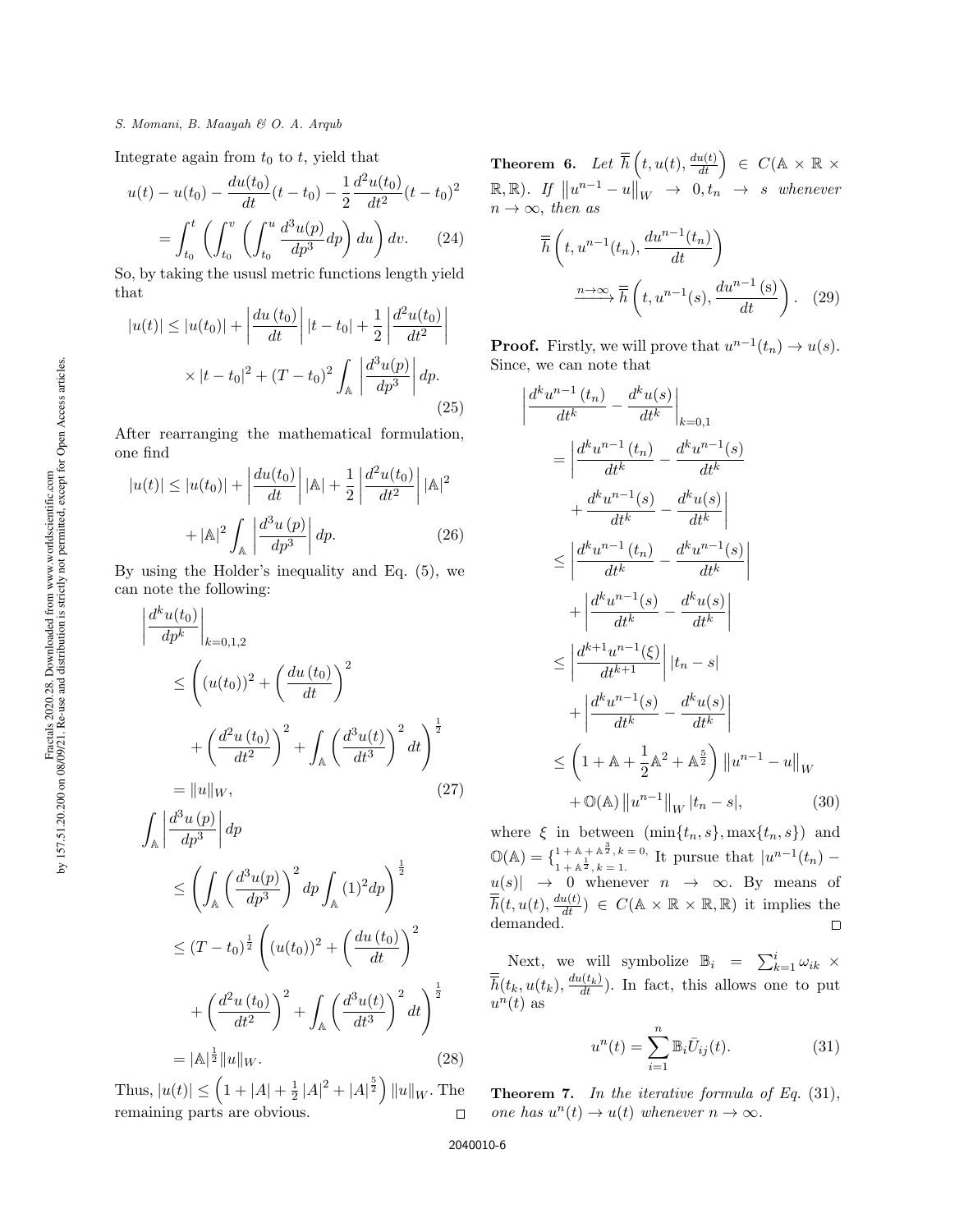Proof. The proof gained straightway depending on  $u^{n+1}(t) = u^n(t) + \mathbb{B}_{n+1}\overline{U}_{n+1}(t)$ ; orthogonality of  $\{\bar{U}_i(t)\}_{i=1}^{\infty}$ ; and completeness of  $W(\mathbb{A})$  that is equipped by  $\|\cdot\|_W$ .  $\Box$ 

To ensure that the error will decreasing for large  $n$ , the subsequent fact is necessary. Extremely, we will symbolize  $\mathbb{E}_n = ||u - u^n||_W$  on A as long as  $u(t)$ and  $u^n(t)$  are extracted from Eqs. (21) and (22), simultaneously.

**Theorem 8.** The sequence of error  $\{\mathbb{E}_n\}_{n=1}^{\infty}$  is decreasing in  $W(\mathbb{A})$  and  $\mathbb{E}_n \to 0$  whenever  $n \to \infty$ .

Proof. It apparent that

$$
E_n^2 = \left\| \sum_{i=n+1}^{\infty} \langle u(t), \bar{U}_i(t) \rangle_W \bar{U}_i(t) \right\|_W^2
$$
  
\n
$$
= \sum_{i=n+1}^{\infty} \langle u(t), \bar{U}_i(t) \rangle_W^2
$$
  
\n
$$
\leq \sum_{i=n}^{\infty} \langle u(t), \bar{U}_i(t) \rangle_W^2
$$
  
\n
$$
= \left\| \sum_{i=n}^{\infty} \langle u(t), \bar{U}_i(t) \rangle_W \bar{U}_i(t) \right\|_W^2
$$
  
\n
$$
= \mathbb{E}_{n-1}^2.
$$
 (32)

Consequently,  $\{\mathbb{E}_n\}_{n=1}^{\infty}$  is decreasing in  $\|\cdot\|_W$ . From Theorem 12, using the convergent fact on  $\sum_{i=1}^{\infty} \langle u(t), \bar{U}_i(t) \rangle_W \bar{U}_i(t)$  yields that  $\mathbb{E}_n^2 \to 0$  whenever  $n \to \infty$ .  $\Box$ 

# 5. NUMERICAL APPLICATIONS AND COMPUTATIONAL RESULTS

The inferred analytical formalism is computationally decided not exclusively to verify the theoretical statements but also to match the numerical data acquired with the true solutions identified and to confirm the effectiveness of the method used. To confirm the high degree of accurateness and reliability of the proposed method, some numerical experiments within one geometries are performed.

### 5.1. The RKA Steps

Promoting software package is very substantial issue in the topic of numerical analysis and its real-world applications such as those arising and Algorithm 2. Steps of RKA for numerical reckonings of VDP in case of ABC approach.

**Step I:** Fixed  $t, s$  in A and do Phases 1 and 2: **Phase 1:** Set  $t_i = t_0 + \frac{T-t_0}{n}$  $\frac{-t_0}{n}$ *i* in the indices  $i = 0, 1, \ldots, n$ . **Phase 2:** Set  $U_i(t) = \mathbb{O}_s[\mathcal{G}_t](s)|_{s=t_i}$  in the indices  $i = 1, 2, \ldots, n$ . **Output:** the orthogonal function system  $U_i(t)$ . **Step II:** In the indices  $i = 1, 2, \ldots$  and  $k = 1, 2, \ldots$ ,  $i - 1$  do Algorithm 1. **Output:** the orthogonalization coefficients  $\omega_{ik}$ . **Step III:** Set  $\bar{U}_i(t) = \sum_{k=1}^i \omega_{ik} U_k(t)$  in the indices  $i = 1, 2, \ldots, n$ . **Output:** the orthonormal function system  $\bar{U}_i(t)$ .

**Step IV:** Set  $u^0(t_1) = 0$  and in the index  $i = 1$ ,  $2, \ldots, n$  do Phases 1, 2, and 3: **Phase 1:** Set  $u^{i}(t_i) = u^{i-1}(t_i)$ . **Phase 2:** Set  $\mathbb{B}_i = \sum_{k=1}^i \omega_{ik} \overline{\overline{h}}(t_k, u(t_k), \frac{du(t_k)}{dt})$ . **Phase 3:** Set  $u^n(t) = \sum_{k=1}^i \mathbb{B}_k \overline{U}_k(t)$ . **Output:** The *n*-term numerical reckoning  $u^n(t)$ of  $u(t)$ .

growing in applied mathematicd, physical, and engineering problems. The next algorithm focussing on the computational steps is required for solving VDP of Eq.  $(1)$ .

In Algorithm 2, the subsequent inputs are needed so as to deduce the numerical reckoning  $u^n$  of  $u: n$ collocation points; independent domain A; reproducing kernel function  $\mathcal{G}_t(s)$ ; operator  $\mathbb{O}$ ; the space  $W(A)$ .

In all numerical results and graphical representations, the number  $n$  is taking to be 21. For this intent, Mathematics 9 programming bundle is actualized to create all the numerical reckonings and graphical outcomes.

### 5.2. Test Applications

To fill our presented results in the form of realistic and tangible models, three applications of damping VDP models contains forcing term in its nonhomogeneous part are discussed hither. The readers should be note thither that in the next three applications, the values of  $t_0 = 0$ . But be sure thither this does not effect on the gained numerical results, because, the analytical solution and its derivative are known at  $t_0 = 0$  which is  $u(0) = \mathcal{P}$ and  $\frac{du(0)}{dt} = \mathcal{P}'$  for specific one in those applications. in the subsequent three applications the VDP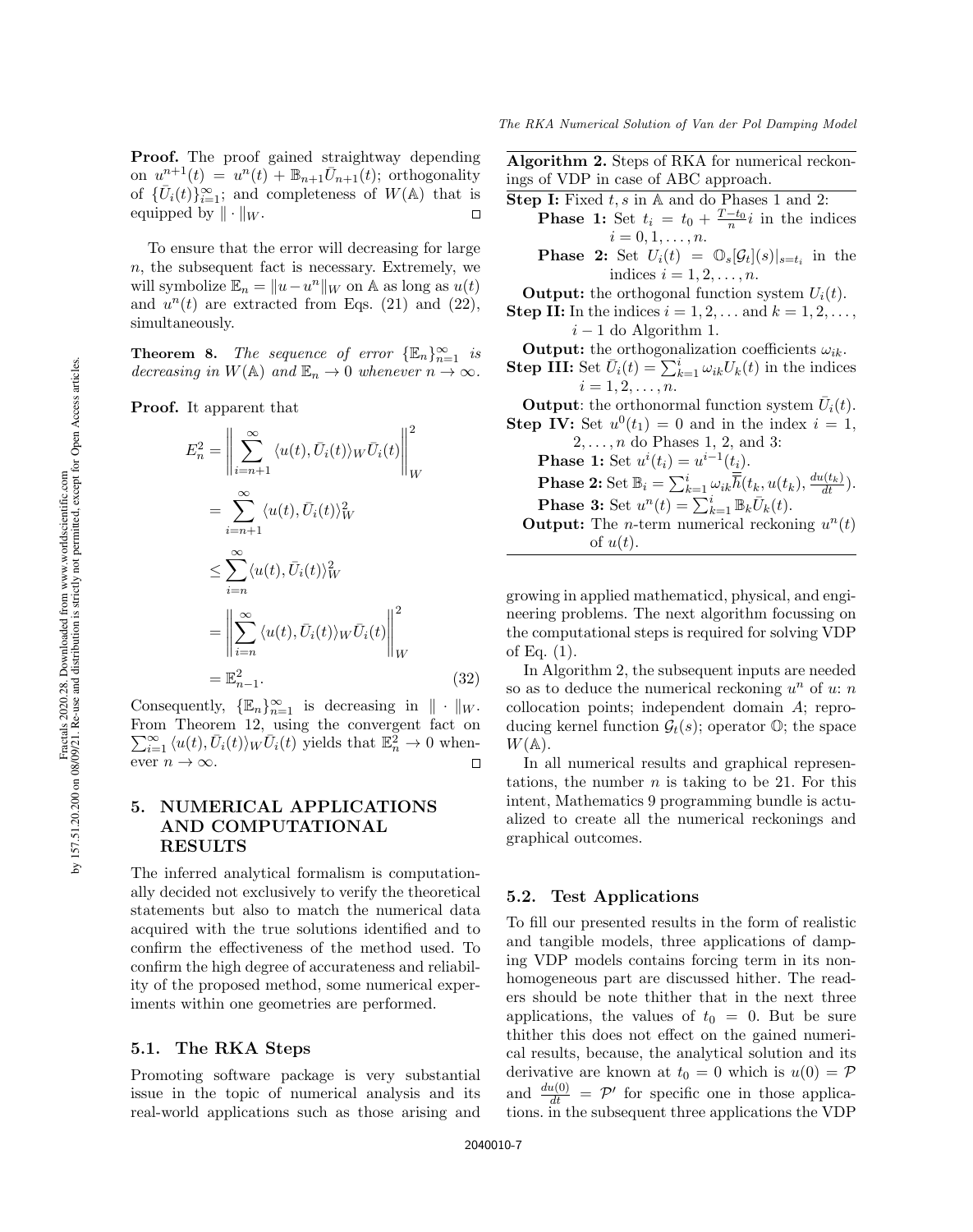models are with nonhomogeneous forcing term and  $A := [0, 1].$ 

Application 1. Essentially, let allow us behold the subsequent VDP model:

$$
\begin{cases}\n\frac{ABC}{t_0}d^{\beta}u(t) + (u^2(t) - 1) \\
\frac{Xdu(t)}{dt} + u(t) = \sin^3(t), \\
u(0) = 1, \\
\frac{du(0)}{dt} = 0,\n\end{cases}
$$
\n(33)

with the analytic solution when  $\beta = 1$  is computed as

$$
u(t) = \cos(t). \tag{34}
$$

Application 2. Now, let allow us behold the subsequent VDP model:

$$
\begin{cases}\n\frac{ABC}{t_0}d^{\beta}u(t) + 0.5(u^2(t) - 1)\frac{du(t)}{dt} + u(t) \\
= \cos^3(t), \\
u(0) = 0, \\
\frac{du(0)}{dt} = -1,\n\end{cases}
$$
\n(35)

with the analytic solution when  $\beta = 1$  is computed as

$$
u(t) = -\sin(t). \tag{36}
$$

Application 3. Finally, let allow us behold the subsequent VDP model:

$$
\begin{cases}\n\frac{ABC}{t_0}d^{\beta}u(t) + 2(u^2(t) - 1)\frac{du(t)}{dt} + u(t) \\
= -2\cos^3(t), \\
u(0) = 0, \\
\frac{du(0)}{dt} = 1,\n\end{cases}
$$
\n(37)

with the analytic solution when  $\beta = 1$  is computed as

$$
u(t) = \sin(t). \tag{38}
$$

In those three applications, the researchers should note that the absence of analytic solutions does not have much effect on the gained results because we will obtain and plot the numerical solutions at different values of  $\beta$ .

### 5.3. Results and Discussions

Taking  $t_i = \frac{i}{n}$  $\frac{i}{n}$  in the indices  $i = 0, 1, \ldots, n = 21$ on A in  $u^n(t_i)$ . Applying Algorithms 1 and 2 over the reckonings, a collection of numerical reckonings results are tabulted in the form of tables data one next to the other with some graphical portrayals. Anyhow, we apply the RKA to discudded the previous three aplications in which  $t \in \mathbb{A}, \beta \in [1, 2]-\{1\}.$ The major advantage for numerical techniques is that a numerical solution can be found even when no true solution can be gained (no solution can be obtained by hand using classical techniques).

Following, numerical validations for different values of grid points  $t_i$  when  $\beta = 1$  will be exhibited. Tables 1 tabulates  $u(t_i)$ ,  $u^{21}(t_i)$ ,  $|u(t_i)-u^{21}(t_i)|$ , and  $|u(t_i) - u^{21}(t_i)||u(t_i)|^{-1}$  for Application 1. Whilst Tables 2 and 3 tabulates the same outcomes for Applications 2 and 3, simultaneously. Of the results

Table 1 Numerical Results of Damping VDP Model in Applications 1 in the Case of  $\beta = 1$  Using RKA.

| $\boldsymbol{t_i}$ | $u(t_i)$     | $u^{21}(t_i)$ | $ u(t_i)-u^{21}(t_i) $        | $ u(t_i) - u^{21}(t_i)  u(t_i) ^{-1}$ |
|--------------------|--------------|---------------|-------------------------------|---------------------------------------|
| $\theta$           |              |               | $^{(1)}$                      | $\theta$                              |
| $0.1\,$            | 0.9950041653 | 0.9950041652  | $4.264422149 \times 10^{-11}$ | $4.285833464 \times 10^{-11}$         |
| $0.2\,$            | 0.9800665778 | 0.9800665764  | $1.453625442 \times 10^{-9}$  | $1.483190505 \times 10^{-9}$          |
| 0.3                | 0.9553364891 | 0.9553364836  | $5.504406375 \times 10^{-9}$  | $5.761746189 \times 10^{-9}$          |
| $0.4\,$            | 0.9210609940 | 0.9210609802  | $1.377556413 \times 10^{-8}$  | $1.495619098 \times 10^{-8}$          |
| $0.5\,$            | 0.8775825619 | 0.8775825348  | $2.705135149 \times 10^{-8}$  | $3.082485075 \times 10^{-8}$          |
| $0.6\,$            | 0.8253356149 | 0.8253355690  | $4.587717739 \times 10^{-8}$  | $5.558608712 \times 10^{-8}$          |
| 0.7                | 0.7648421873 | 0.7648421169  | $7.036426197 \times 10^{-8}$  | $9.199840587 \times 10^{-8}$          |
| 0.8                | 0.6967067093 | 0.6967066091  | $1.002127575 \times 10^{-7}$  | $1.438377960 \times 10^{-7}$          |
| 0.9                | 0.6216099683 | 0.6216098336  | $1.347095979 \times 10^{-7}$  | $2.167108071 \times 10^{-7}$          |
| $1.0\,$            | 0.5403023059 | 0.5403022605  | $4.538946463 \times 10^{-8}$  | $8.400753456 \times 10^{-8}$          |
|                    |              |               |                               |                                       |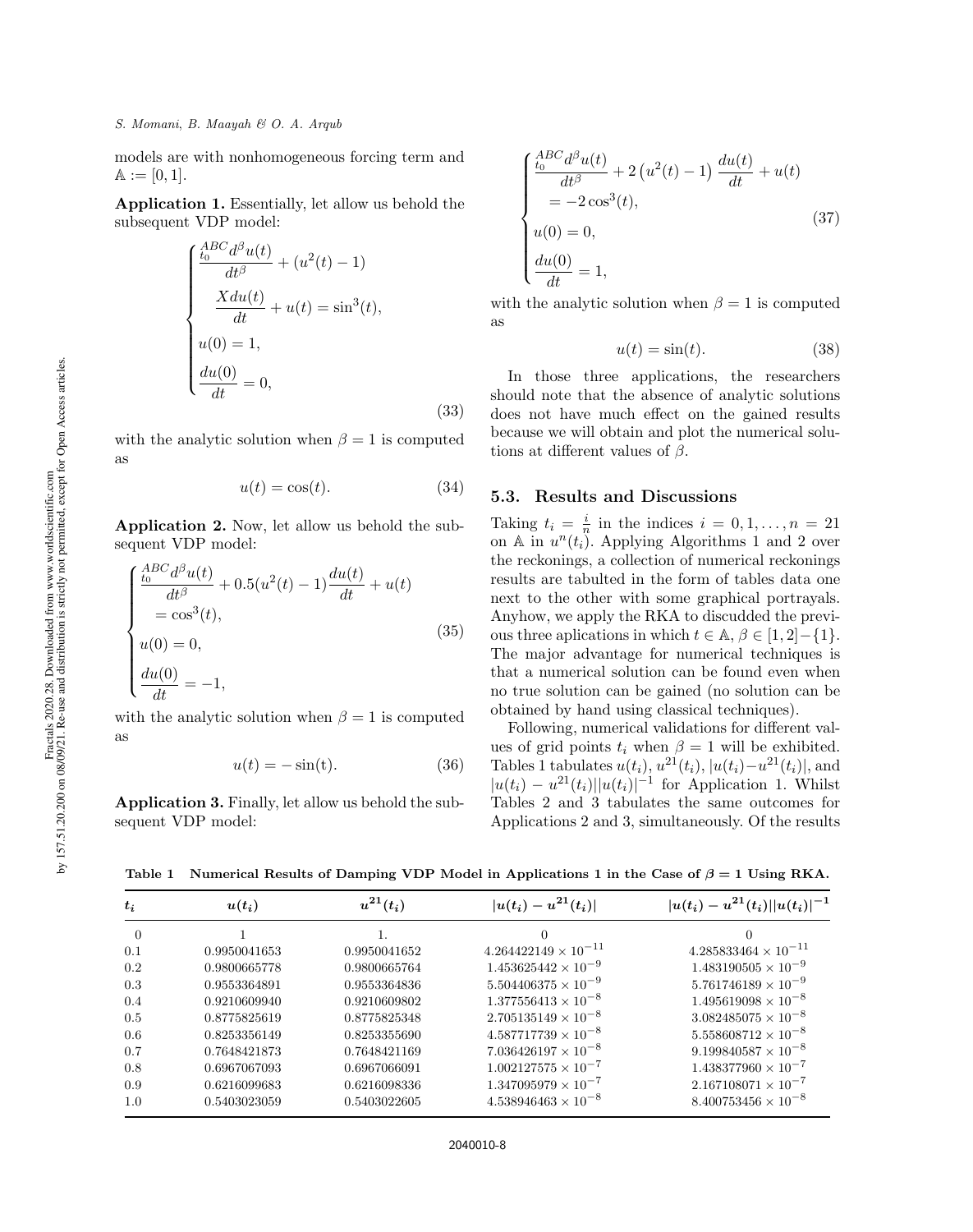| $t_i$    | $u(t_i)$        | $u^{21}(t_i)$   | $ u(t_i)-u^{21}(t_i) $       | $ u(t_i) - u^{21}(t_i)  u(t_i) ^{-1}$ |
|----------|-----------------|-----------------|------------------------------|---------------------------------------|
| $\Omega$ | $\Omega$        | $\Omega$        |                              | $\infty$                              |
| 0.1      | $-0.0998334166$ | $-0.0998336700$ | $2.533063334 \times 10^{-7}$ | $2.537290036 \times 10^{-6}$          |
| 0.2      | $-0.1986693308$ | $-0.1986696316$ | $3.008487212 \times 10^{-7}$ | $1.514318894 \times 10^{-6}$          |
| 0.3      | $-0.2955202067$ | $-0.2955205126$ | $3.059637851 \times 10^{-7}$ | $1.035339643 \times 10^{-6}$          |
| 0.4      | $-0.3894183423$ | $-0.3894186421$ | $2.997580434 \times 10^{-7}$ | $7.697584086 \times 10^{-7}$          |
| 0.5      | $-0.4794255386$ | $-0.4794258216$ | $2.830006011 \times 10^{-7}$ | $5.902910428 \times 10^{-7}$          |
| 0.6      | $-0.5646424734$ | $-0.5646427302$ | $2.568052611 \times 10^{-7}$ | $4.548103856 \times 10^{-7}$          |
| 0.7      | $-0.6442176872$ | $-0.6442179102$ | $2.229895086 \times 10^{-7}$ | $3.461399975 \times 10^{-7}$          |
| 0.8      | $-0.7173560909$ | $-0.7173562748$ | $1.838699517 \times 10^{-7}$ | $2.563161504 \times 10^{-7}$          |
| 0.9      | $-0.7833269096$ | $-0.7833270516$ | $1.419963676 \times 10^{-7}$ | $1.812734451 \times 10^{-7}$          |
| 1.0      | $-0.8414709848$ | $-0.8414709203$ | $6.448104573 \times 10^{-8}$ | $7.662895916 \times 10^{-8}$          |

Table 2 Numerical Results of Damping VDP Model in Applications 2 in the Case of  $\beta = 1$  Using RKA.

Table 3 Numerical Results of Damping VDP Model in Applications 3 in the Case of  $\beta = 1$  Using RKA.

| $t_i$    | $u(t_i)$     | $u^{21}(t_i)$ | $ u(t_i) - u^{21}(t_i) $     | $ u(t_i) - u^{21}(t_i)  u(t_i) ^{-1}$ |
|----------|--------------|---------------|------------------------------|---------------------------------------|
| $\Omega$ | $\Omega$     | 0             |                              |                                       |
| 0.1      | 0.0998334166 | 0.0998331984  | $2.182690584 \times 10^{-7}$ | $2.186332651 \times 10^{-6}$          |
| 0.2      | 0.1986693308 | 0.1986690852  | $2.488048446 \times 10^{-7}$ | $1.252356585 \times 10^{-6}$          |
| 0.3      | 0.2955202067 | 0.2955199898  | $2.168816552 \times 10^{-7}$ | $7.338978869 \times 10^{-7}$          |
| 0.4      | 0.3894183423 | 0.3894181468  | $1.954741093 \times 10^{-7}$ | $5.019643096 \times 10^{-7}$          |
| 0.5      | 0.4794255386 | 0.4794253683  | $1.703496845 \times 10^{-7}$ | $3.553204215 \times 10^{-7}$          |
| 0.6      | 0.5646424734 | 0.5646423299  | $1.434609767 \times 10^{-7}$ | $2.540740086 \times 10^{-7}$          |
| 0.7      | 0.6442176872 | 0.6442175739  | $1.133670495 \times 10^{-7}$ | $1.759763070 \times 10^{-7}$          |
| 0.8      | 0.7173560909 | 0.7173560110  | $7.992632467 \times 10^{-8}$ | $1.114179216 \times 10^{-7}$          |
| 0.9      | 0.7833269096 | 0.7833268663  | $4.329563852 \times 10^{-8}$ | $5.527148115 \times 10^{-8}$          |
| 1.0      | 0.8414709848 | 0.8414709805  | $4.313588486 \times 10^{-9}$ | $5.126247446 \times 10^{-9}$          |



Fig. 1 Comparisons between the computational values of the RKA when  $\beta \in \{0.7, 0.8, 0.9, 1\}$  and  $t_i \in \mathbb{A}$ : green dashed line:  $β = 0.7$ ; gold dashed line: β = 0.8; dotted line: β = 0.9; solid line: β = 1 for: (a) Application 1; (b) Application 2; and (c) Application 3.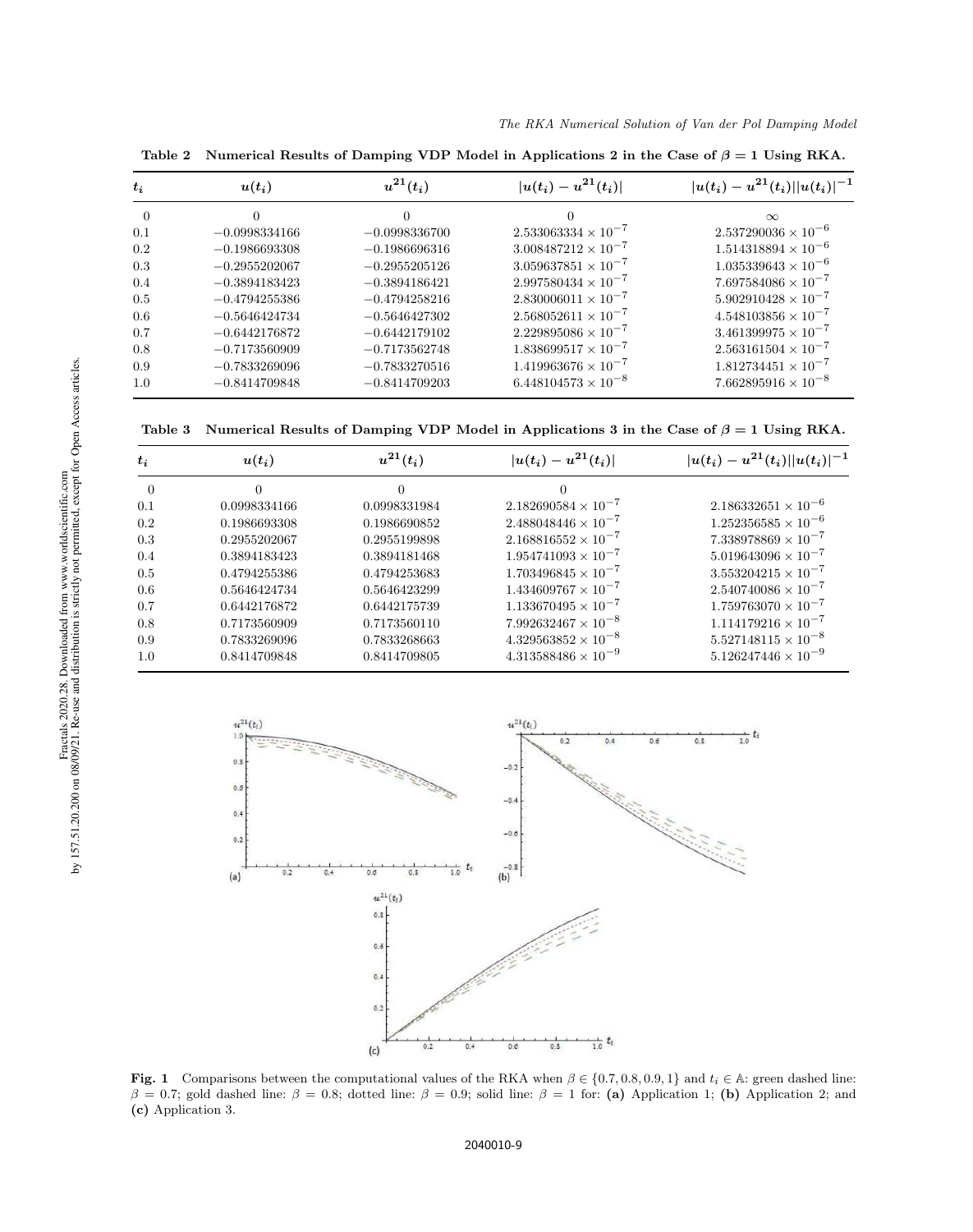gained, it can be observed that the full accuracy of error estimation for numerical solutions is closely related to filling  $t_i$ , so that more accurate numeric solutions can be obtained by utilizing more grid-points. Anyhow, there is good harmony and

agreement between the proposed method and the numerical results.

The dynamic and geometric behaviors along the memory and heritage characteristics of the RKA are researched. Following, geometrical validations for different values of grid points  $t_i \in A$  and



**Fig. 2** Computational values of  $|u(t_i) - u^{21}(t_i)|$  using the RKA when  $\beta = 1$  and  $t_i \in A$  for: (a) Application 1; (b) Application 2; and (c) Application 3.



**Fig. 3** Computational values of  $|u(t_i) - u^{21}(t_i)||u(t_i)|^{-1}$  using the RKA when  $\beta = 1$  and  $t_i \in A$  for: (a) Application 1; (b) Application 2; and (c) Application 3.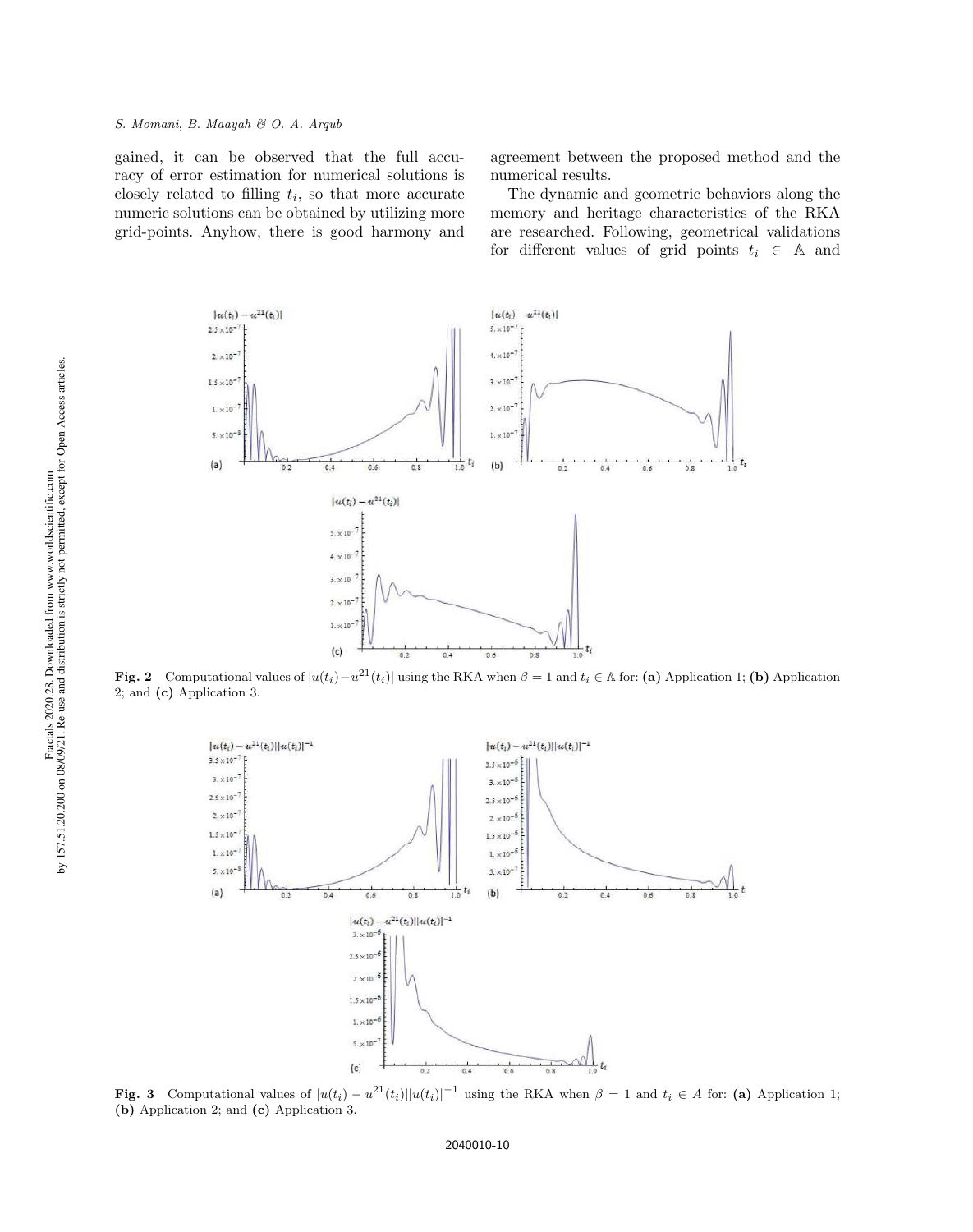$\beta \in [1, 2] - \{1\}$  will be exhibited. Figure 1 tabulates the values that approximating the solutions in Applications 1, 2, and 3, simultaneously.

Of the plots gained, it can be observed that the graphs almost match, similar in their behaviors, and in good agreement with each other, especially when considering the integer-order derivative. Indeed, the ABC fractional orders have strong effects on the model profiles, which tend to lead to unusual behaviors in the event of a significant departure from the integer value of  $\beta = 1$ .

Finally, as the saying goes, it ended with a refreshing scent; the attitude evaluation of  $|u(t_i)$  $u^{21}(t_i)$  and  $|u(t_i) - u^{21}(t_i)||u(t_i)|^{-1}$  are examined. Aught, at various  $t_i \in A$  and when  $\beta = 1$ ; Fig. 2 gives the relevant ploted data of the RKA elements in terms of absolute errors; whilst, Fig. 3 describes the relative errors both for Applications 1, 2, and 3, simultaneously. It is seen that the expansion in the quantity of hub brings about a decrease in the total errors and correspondingly an improvement in the exactness of the obtained solutions.

# 6. HIGHLIGHT AND **CONCLUSION**

In this research, the damping VDP model are presented and discussed in the emotion of ABC fractional tactic. In this tactic, the RKA is presented and fitted to attain a numerical approximation to three ABC fractional damping VDP models coming from the real-world applications so as to validate and verify our new approach. Meanwhile, two computational algorithms concerned to characterize the given ABC tactic and RKA solutions. Finally, those proposed novel extended and numerical results acquired show the full precision and performance of such adaptation, which can be utilized effectively as an alternative scheme in solving various types of problems under consideration arising in applied mathematics and engineering matters.

## ACKNOWLEDGMENT

This research work is supported by the Ajman University grant: 2019–20.

### REFERENCES

1. R. Herrmann, Fractional Calculus: An Introduction for Physicists (World Scientific, Singapore, 2014).

- 2. V. E. Tarasov, Fractional Dynamics: Applications of Fractional Calculus to Dynamics of Particles, Fields and Media (Springer, Germany, 2011).
- 3. B. J. West, Fractional Calculus View of Complexity: Tomorrow's Science (Taylor & Francis, UK, 2015).
- 4. A. Kilbas, H. Srivastava and J. Trujillo, Theory and Applications of Fractional Differential Equations (Elsevier, Netherlands, 2006).
- 5. B. J. West, Natures Patterns and the Fractional Calculus (De Gruyter, Germany, 2017).
- 6. O. Abu Arqub, Fitted reproducing kernel Hilbert space method for the solutions of some certain classes of time-fractional partial differential equations subject to initial and Neumann boundary conditions, Comput. Math. Appl. 73 (2017) 1243–1261.
- 7. O. Abu Arqub, Numerical solutions for the Robin time-fractional partial differential equations of heat and fluid flows based on the reproducing kernel algorithm, Int. J. Numer. Methods Heat Fluid Flow 28 (2018) 828–856.
- 8. O. Abu Arqub, Solutions of time-fractional Tricomi and Keldysh equations of Dirichlet functions types in Hilbert space, Numer. Methods Partial Differ. Eq. 34 (2018) 1759–1780.
- 9. S. S. Ray, New exact solutions of nonlinear fractional acoustic wave equations in ultrasound, Comput. Math. Appl. 71 (2016) 859–868.
- 10. S. S. Ray and S. Sahoo, Analytical approximate solutions of Riesz fractional diffusion equation and Riesz fractional advection-dispersion equation involving nonlocal space fractional derivatives, Math. Methods Appl. Sci. 38 (2015) 2840–2849.
- 11. M. M. Meerschaert and C. Tadjeran, Finite difference approximations for fractional advectiondispersion flow equations, J. Comput. Appl. Math. 172 (2004) 65–77.
- 12. P. Zhuang, F. Liu, V. Anh and I. Turner, Numerical methods for the variable-order fractional advectiondiffusion equation with a nonlinear source term, SIAM J. Numer. Anal. 47 (2009) 1760–1781.
- 13. E. Atilgan, M. Senol, A. Kurt and O. Tasbozan, New wave solutions of time-fractional coupled Boussinesq–Whitham–Broer–Kaup equation as a model of water waves, China Ocean Eng. 33 (2019) 477–483.
- 14. A. Atangana and D. Baleanu, New fractional derivatives with non-local and non-singular kernel: Theory and application to heat transfer model, Thermal Sci. 20 (2016) 763–769.
- 15. A. Atangana and J. J. Nieto, Numerical solution for the model of RLC circuit via the fractional derivative without singular kernel, Adv. Mech. Eng. 7  $(2015)$  1–7.
- 16. A. Atangana and D. Baleanu, New fractional derivatives with non-local and non-singular kernel: Theory

Fractals 2020.28. Downloaded from www.worldscientific.com<br>by 157.51.20.200 on 08/09/21. Re-use and distribution is strictly not permitted, except for Open Access articles by 157.51.20.200 on 08/09/21. Re-use and distribution is strictly not permitted, except for Open Access articles.Fractals 2020.28. Downloaded from www.worldscientific.com